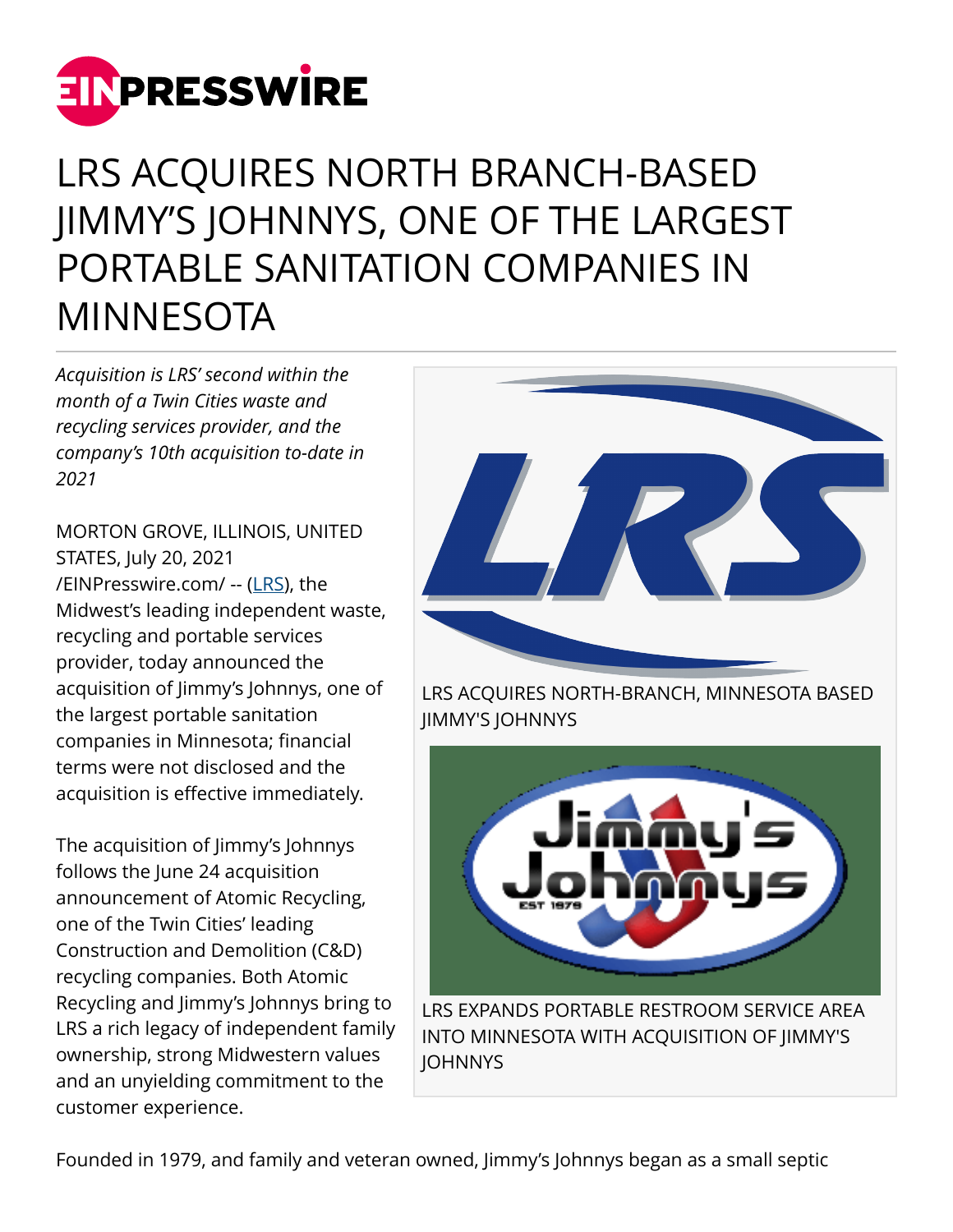operation that, through the decades, transformed into Minnesota's leading provider of portable restrooms, restroom trailers and storage containers for special events and construction site projects. The acquisition adds nearly fifty Jimmy's Johnnys employees to LRS ranks; over 3,500 [portable restroom](https://www.lrsrecycles.com/porta-potty/) units and 200 on-site storage containers to LRS' robust inventory of portable services across six Midwestern states.

"We are thrilled to join LRS, a leader in waste, recycling and portable services throughout the vibrant Midwest," said Jimmy's Johnnys President Rich Anderson. "This important milestone for our company is in the best short- and long-term interests of our employees and customers, and we are proud to start a new and promising chapter in our history as part of the LRS family."

[LRS Chief Executive Officer Alan T. Handley](https://www.lrsrecycles.com/about/management-team/) commended Anderson for his decades of leadership in helping build Jimmy's Johnnys into one of Minnesota's top portable sanitation companies.

"Our more than fourteen hundred employees across six states extend a warm LRS welcome to all Jimmy's Johnnys employees and customers, and I want to congratulate Rich Anderson and his family for their decades of leadership and success in scaling Jimmy's Johnnys into the market leader it is today. LRS continues to attract top-tier family-owned, independent waste services companies who share in our commitment to the customer experience, and a more sustainable environment."

Jimmy's Johnnys is LRS' 10th acquisition to-date in 2021, including: Maywood, Ill.-based Roy Strom Companies; Oregon, Ill.-based Big John; Woodstock, Ill.-based Crown Restrooms and Arrow Septic and Sewer; Janesville, Wisc.-based Ace Portables; Niles, Mich.-based Joy's Johns; Kingston, Ind.-based Johnson Johns; Milwaukee, Wisc.-based Commercial Rubbish Collection LLC; Mauston, Wisc.-based Clark Disposal, and Minneapolis–Saint Paul-based Atomic Recycling.

## About LRS

LRS is North America's fifth-largest privately-held waste and recycling company. For more than 20 years, LRS has specialized in providing comprehensive, fully integrated waste diversion and recycling services for hundreds of thousands of residential and commercial customers in northern Illinois, western Illinois, southern Wisconsin, northwest Indiana, southwest Michigan, Minnesota and the Quad Cities regions. Diversified and growing exponentially, LRS also offers: affordable roll-off container services, C&D recycling, portable restroom rentals, municipal and commercial street sweeping, mulch distribution, on-site storage and temporary fencing. LRS owns and operates 28 facilities, safely deploys a fleet of fuel-efficient trucks, and thrives on the passion of nearly 1,400 full-time employees. The company processes more than 3.5 million tons of waste each year, providing safe, innovative, sustainability-driven services to clean and beautify the cities, neighborhoods and communities it serves. To learn more visit [www.LRSrecycles.com.](http://www.LRSrecycles.com)

Meaghan Johnson LRS